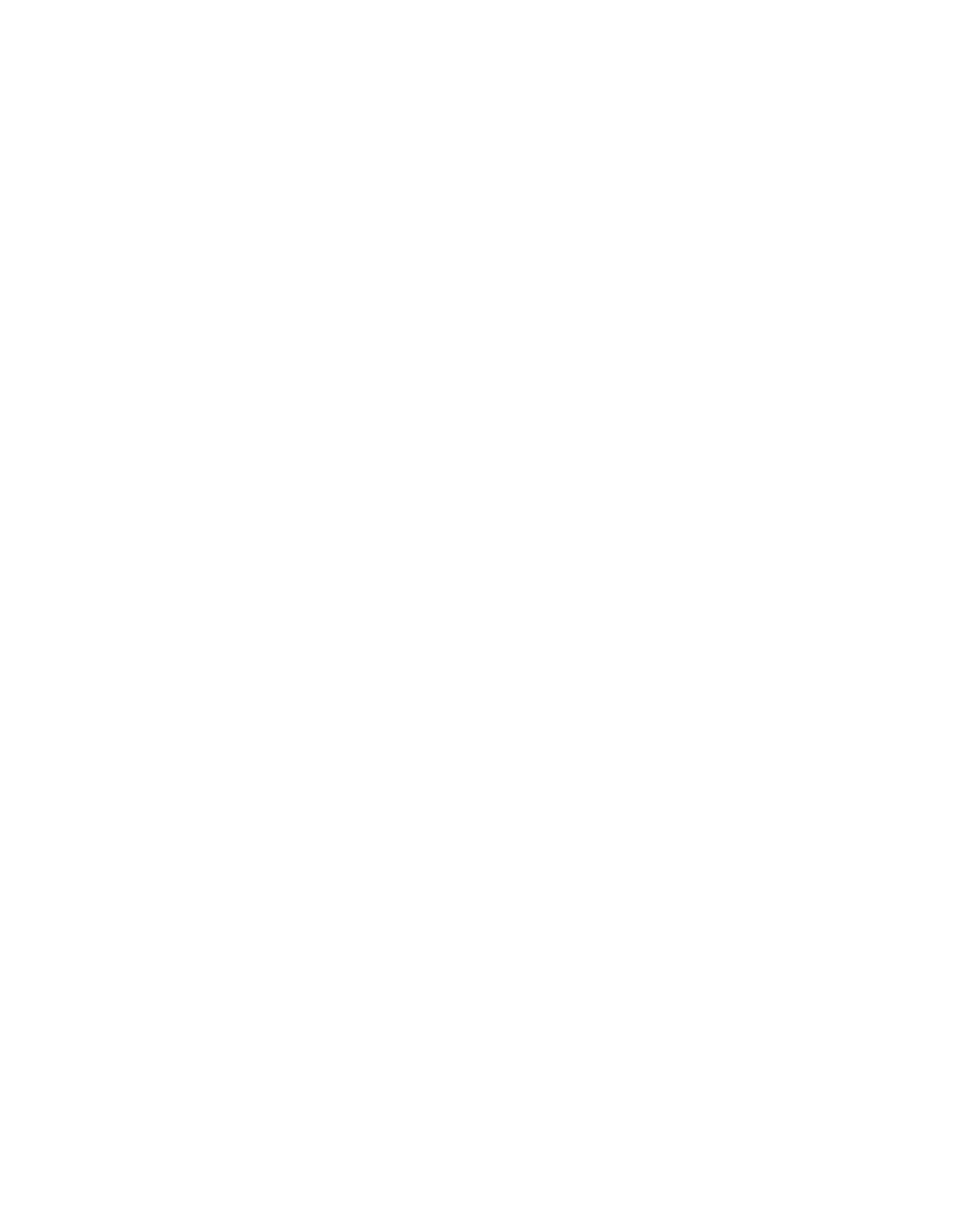# FEDERAL TOBACCO 21: Considerations for Tribal Communities

## *OVERVIEW*

On December 20, 2019, the United States Congress passed legislation amending the Family Smoking Prevention and Tobacco Control Act of 2009 ("TCA") to increase the minimum legal sales age ("MLSA") from 18 to 21 for all commercial tobacco products in all U.S. states and territories, and on all Tribal lands. 1 The Tobacco Control Act specifically establishes that its retail sale provisions are applicable and enforced on Tribal lands. 2 This means that, under U.S. federal law, all retailers located on and off of Tribal lands cannot sell commercial tobacco products to people under the age of 21. To comply with the law, these retailers must check the photo identification of anyone who appears to be under the age of 30 and deny sales to anyone under the age of 21. The law took effect immediately after it was passed and applies to all commercial tobacco products made or derived from tobacco, as was recently confirmed by the U.S. Food and Drug Administration (FDA). This includes combustible tobacco products (e.g., cigarettes, cigars) as well as electronic tobacco products (e.g., electronic cigarettes like JUUL, liquid nicotine, and vape mods).

Questions remain as to the FDA's interpretation of how the new MLSA applies to components, parts, and accessories that do not contain commercial tobacco. The FDA was tasked with proposing amendments to its regulations by June 17, 2020, and although this deadline has come and gone, the FDA has communicated it is actively working on releasing these changes soon. 3 Unfortunately, until the FDA provides this information, the answer to many specific questions remain unknown.

## *SPECIFIC TRIBAL CONSIDERATIONS*

### Vending Machine Sales

A provision that may be of interest to Tribes is the minimum age to enter an adult-only facility. Under the Tobacco Control Act, vending machines (self-service machines that distribute commercial tobacco products) are only permitted to be operative in adult-only facilities, where those under the age of 18 are not permitted to enter or be present at any time. 4 Depending on whether a Tribal casino has a minimum age limit of 18 or 21, the federal Tobacco 21 (T21) mandate may have implications for facilities where employees under the age of 21 are working in locations where tobacco vending machines are used, or patrons 18 or older are permitted. Since Congress did not specifically mandate whether the T21 change applies to the federal vending machine laws, the FDA must clarify this when it issues rules implementing the new MLSA.

### $\sqrt{\frac{1}{2}}$  Compliance Checks

The FDA works with organizations, agencies, and Tribes to establish contracts to conduct compliance checks of tobacco retailers throughout the country. To enforce the federal MLSA, the FDA contractor sends a youth decoy into a retail store to attempt to purchase a commercial tobacco product to ensure the retailer is complying with the federal MLSA. The youth may not lie about their age or use false identification during the sale. Youth decoys that are chosen are intended to dress and look their actual age. If the retailer sells to the youth and/or fails to ask for identification, the retailer is in violation of the TCA and subject to penalties.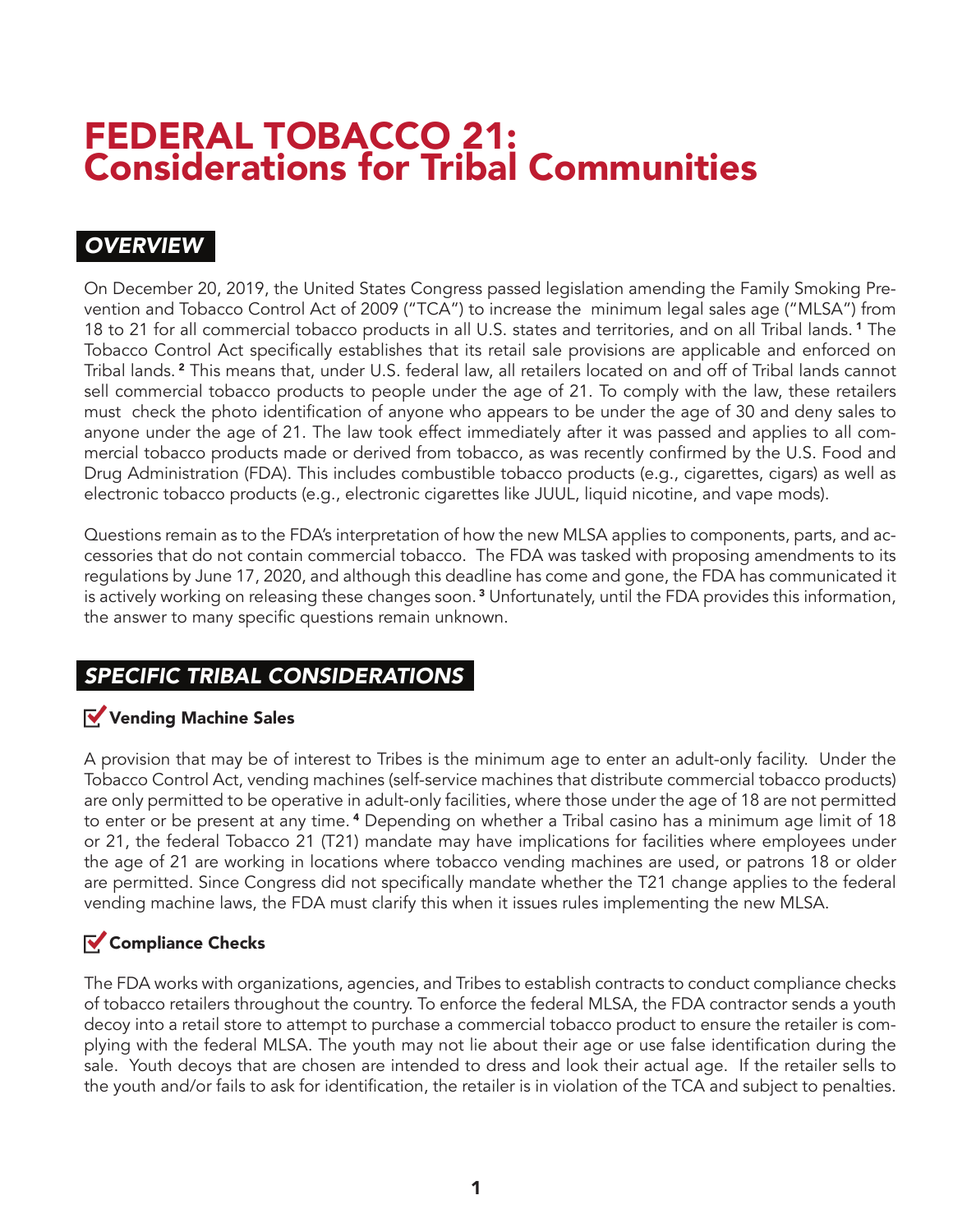The penalties for selling to someone under the age of 21 are established by statute and are amended yearly. The established penalties as of March 2020 are:<sup>5</sup>

| <b>Number of Regulation Violations</b> | <b>Civil Money Penalty Amount</b>          |
|----------------------------------------|--------------------------------------------|
|                                        | \$0 (+ the FDA will send a Warning Letter) |
| 2 within a 12-month period             | \$297                                      |
| 3 within a 24-month period             | \$594                                      |
| 4 within a 24-month period             | \$2,381                                    |
| 5 within a 36-month period             | \$5,952                                    |
| 6 within a 48-month period             | \$11,904                                   |

Additionally, "repeat offenders" as defined in the TCA, are subject to a temporary suspension of all commercial tobacco sales, called a "no-tobacco-sales order," or NTSO.

Tribal governments (or Tribal organizations with Tribal government permission) and state governments can contract with the FDA to perform these inspections on Tribal lands. State governments are only permitted to conduct these checks with permission from the Tribe. Currently, only one Tribe is contracting with the FDA to perform these inspections. In the past, three other Tribes have also established these contracts. If there are no FDA contracts (and thus no retail compliance checks occurring), retailers that are on Tribal lands may not be fully adhering to the federal law and may be risking the health of youth in Tribal communities by allowing those under the federal MLSA to purchase commercial tobacco products.

#### Detrimental Effects of Commercial Tobacco Penalties on Youth

It is important to note that federal law only penalizes the sale of commercial tobacco products. It clearly does not penalize the purchase of commercial tobacco products. This means that people under the age of 21 who attempt to or actually purchase commercial tobacco products are not penalized under the law. While enforcement of the federal MLSA through compliance checks of commercial tobacco retailers is vital in reducing youth access to harmful commercial tobacco products, there is not substantial evidence to show that penalization of young people is nearly as effective as focusing on the retailers. For this reason, the federal MLSA focus on tobacco retailer sales (and not underage purchase, use, or possession or "PUP") is considered a best public health policy practice.

While Tribes and State governments are able to establish a penalty structure that punishes young people for purchasing, using, or possessing commercial tobacco products, many do not. More states are removing these regulations likely due to lack of strong evidence to support that penalties discourage tobacco use in adolescents and young adults. Moreover, as commercial tobacco companies target their messaging at Indigenous communities and youth, there is a concern that PUP penalties open the door to selective enforcement against youth from certain racial, ethnic, and socio-economic groups. 6 The U.S. Department of Education and the U.S. Department of Justice recognize the connection "between exclusionary discipline policies and practices and an array of serious educational, economic, and social problems."<sup>7</sup>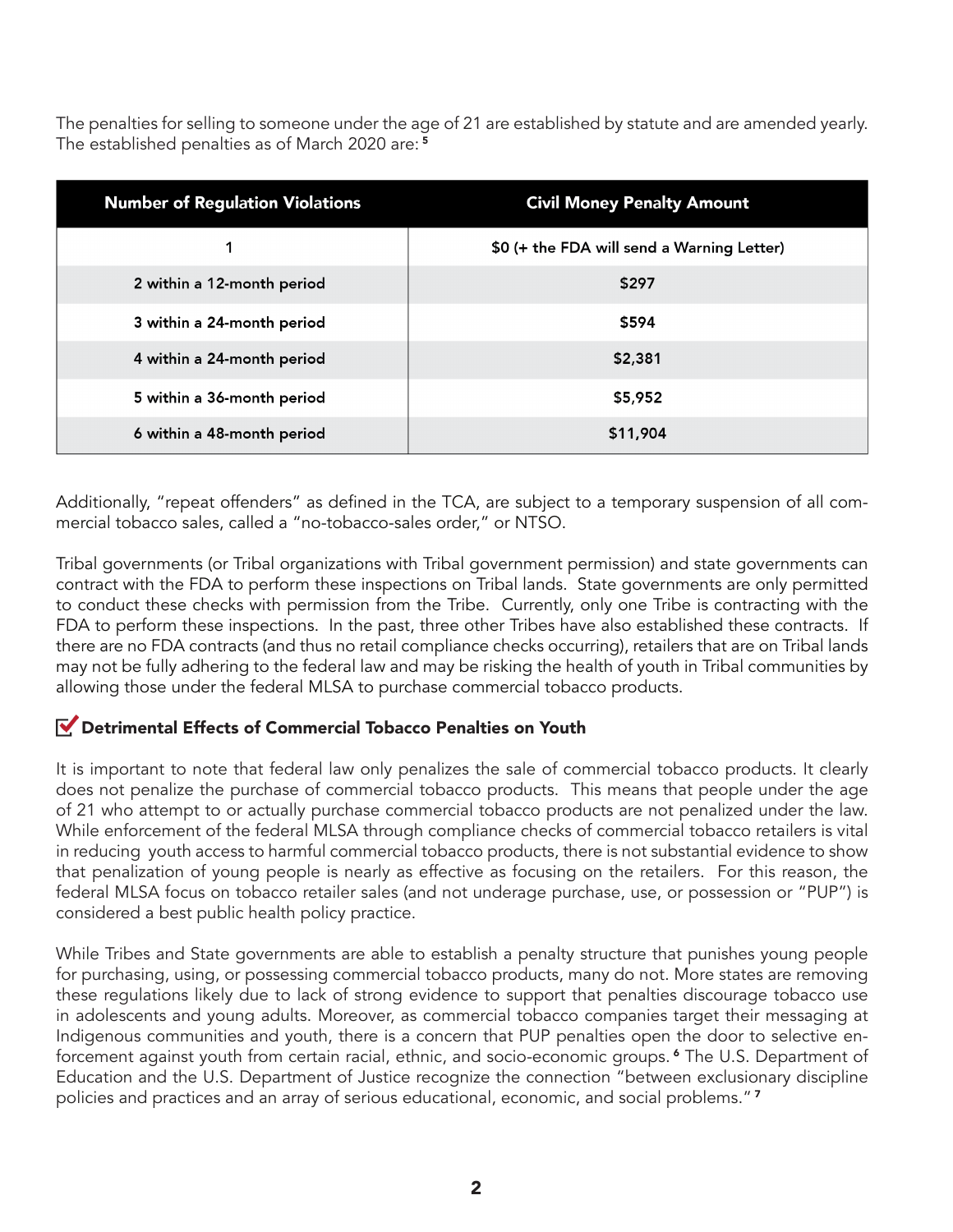In contrast to focusing on punishment, an approach that provides a supportive and fulfilling environment can serve to reduce addiction and promote recovery. 8 According to the Centers for Disease Control and Prevention, the current (past 30 day use) use of e-cigarettes, cigarettes, and smokeless tobacco actually decreased among middle and high school students from 2019 to 2020. This can likely be attributed both policy and education interventions, such as establishing a national MLSA of 21, exposure to education about the risks of commercial tobacco use, and community support promoting resources related to cessation particularly over the last year.<sup>7</sup> Thus, such supportive practices are encouraged for Tribal communities, as penalty provisions for PUP generally do not benefit the public's health.

While overwhelming evidence has accumulated over the decades documenting the underage use of combustible tobacco products like cigarettes and cigars, the federal government was pushed to move on increasing the MLSA due to the recent youth e-cigarette use epidemic (i.e., "youth vaping epidemic"). From 2011 to 2019, past 30 day use of e-cigarettes by high schoolers significantly increased from 1.5% to 27.5%- amounting to approximately 4.1 million youth cigarette users nationwide. 9 When analyzed based on specific racial demographics, Native American youth were found to use e-cigarettes at a higher rate compared to their non-Native counterparts. 10 Further, e-cigarette companies have specifically targeted Tribes with harmful and addictive products falsely disguised as smoking cessation products, furthering and perpetuating nicotine addiction in Tribal communities. 11 E-cigarettes are harmful because they contain nicotine derived from commercial tobacco. Using nicotine in adolescence can permanently alter the neurological pathways in the developing brain, making nicotine addiction stronger, longer, and harder to break. Because of this, nicotine can have a significant impact on a youth's mental, emotional, and physical well-being, as well as make youth more susceptible to other addictions.<sup>12</sup>

#### $\sqrt{\ }$  Supplemental Tribal Policies

One option for Tribes to address the youth vaping epidemic is to consider adopting their own Tribal policies that use their own compliance check system. The changes in the law establish the minimum age of consumers that tobacco retailers can sell to, but the TCA specifically reserves Tribal authority to implement their own laws and to go further than the protections found in federal law. 13 Going further could include adopting policies that prohibit the sale of flavored commercial tobacco products, reducing the density of tobacco retailers, and setting a MLSA higher than 21. A scientific report from the National Academy of Medicine (formerly the Institute of Medicine) concluded that raising the MLSA to 21 would produce a significant decrease in youth use of commercial tobacco products, but even greater increase if the MLSA were raised to 25.<sup>14</sup>

### Neighboring Jurisdictions

While the federal government established a MLSA of 21, there have been reports that some retailers in counties and cities that have not also passed state or local laws establishing a MLSA of 21 have continued to sell to those aged 18-20 in violation of federal law. The FDA is in the process of establishing new contracts with contractors to ensure that youth decoys age 18 – 20 years old will be used in federal compliance checks. When those new protocols are established, retailers who sell to anyone under the age of 21 will begin to receive penalties under federal law. It is possible that states will amend laws more quickly than the FDA establishes new compliance check contracts and procedures. As of August 1, 2020, the State of Minnesota has also established a MLSA of 21, joining 32 other states that have passed such laws.<sup>15</sup> While there is no deadline for Tribes, other states, or localities to amend current laws to reflect this change, best practices are for each jurisdiction to make these updates as soon as possible. This clarifies the law both for those who wish to comply, in this case retailers, and those that are enforcing the law.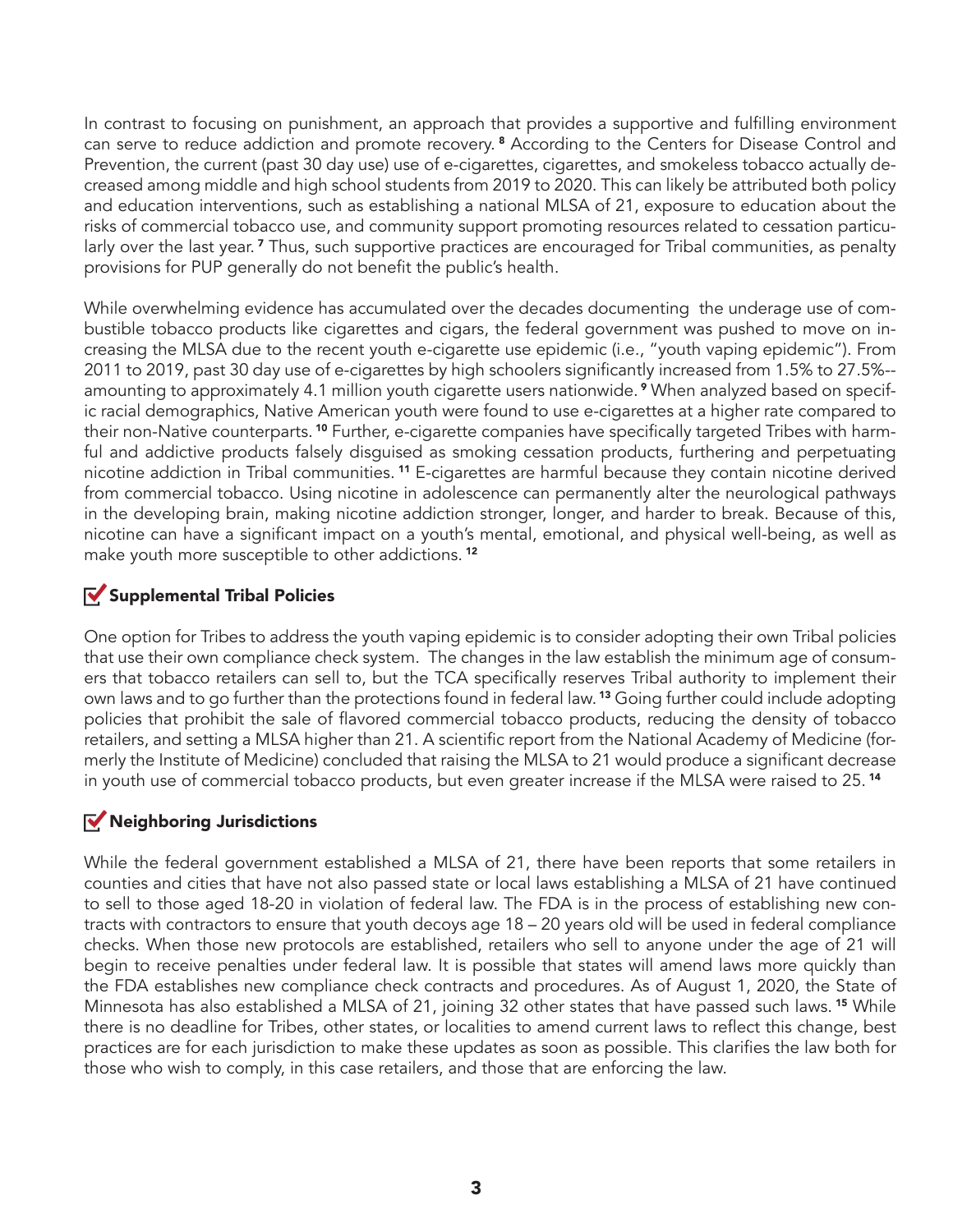If a Tribal community wishes to adopt a policy related to the regulation of commercial tobacco the Public Health Law Center is available to support these efforts by providing legal technical assistance, which can include reviewing draft language, or providing examples from other Tribes.

#### *RESOURCES*



Public Health Law Center www.PublicHealthLawCenter.org

Minnesota Department of Health www.health.state.mn.us

<sup>4</sup>21 C.F.R. § 1140.16(c)(2019).

<sup>6</sup>Public Health Law Center, Minnesota City Retail Tobacco Licensing Ordinance (2020). https://www.publichealthlawcenter.org/sites/default/files/ resources/MN-City-Retail-Tobacco-Lic-Ord.pdf.

<sup>7</sup>Public Health Law Center, Student Commercial Tobacco Use In Schools: Alternate Measures (2019).

https://www.publichealthlawcenter.org/sites/default/files/resources/Addressing-Student-Commercial-Tobacco-Use-in-Schools-Alternative-Measures-2019.pdf.

<sup>8</sup>Public Health Law Center, Student Commercial Tobacco Use In Schools: Alternate Measures (2019).

<sup>10</sup>*Satomi Odani, Racial/Ethnic Disparities in Tobacco Product Use Among Middle and High School Students — United States, 2014–2017, C.D.C. Morbidity & Mortality Wkly. Rep. Surveillance Summaries 2018; 67(34), https://www.cdc.gov/mmwr/volumes/67/wr/mm6734a3.htm*.

<sup>15</sup>https://tobacco21.org/

<sup>1</sup>Further Consolidated Appropriations Act, 2020, Pub. L. No. 116-94, 133 Stat. 2534, 3123 (2019).

<sup>2</sup>Family Smoking Prevention and Tobacco Control Act, Pub. L. No. 111-31, § 102(a)(1)(G), 123 Stat. 1776, 1830–33 (2009) (codified at 21 U.S.C. § 387a–1 (2018)).

<sup>&</sup>lt;sup>3</sup> While the COVID-19 pandemic has resulted in the FDA requesting extensions for other deadlines, the FDA has not yet requested any extensions for these Congressional deadlines as of October 2020.

<sup>5</sup>While these penalties are the established penalties, retail inspections are not currently being performed because of the COVID-19 pandemic. When the need to reduce exposure passes, the FDA's contractors will continue retail inspections. Family Smoking Prevention and Tobacco Control Act, Pub. L. No. 111-31, § 103(q)(2)(A), 123 Stat. 1776, 1839–40 (2009) (codified at 21 U.S.C. § 333 (2018)).

https://www.publichealthlawcenter.org/sites/default/files/resources/Addressing-Student-Commercial-Tobacco-Use-in-Schools-Alternative-Measures-2019.pdf.

<sup>9</sup>Teresa W. Wang et al., Tobacco Product Use and Associated Factors Among Middle and High School Students — United States, 2019, C.D.C. Morbidity & Mortality Wkly. Rep. Surveillance Summaries 2019; 68(12), https://www.cdc.gov/mmwr/volumes/68/ss/ss6812a1.htm.

<sup>11</sup> Alex Norcia, JUUL Pitched Native American Tribes. It Did Not Go Well, VICE (Jul. 25, 2019), https://www.vice.com/en\_us/article/vb999b/juulpitched-native-american-tribes-it-did-not-go-well. A Congressional report also found that e-cigarette companies had targeted Tribal communities. Staff of H. Comm. on Oversight & Reform, Subcomm. on Econ. & Consumer Policy, 116th Cong., Memorandum: Update on the Subcommittee's E-Cigarette Investigation (Feb. 5, 2020), https://oversight.house.gov/sites/democrats.oversight.house.gov/files/2020-02-04.RK%20Memo%20 re%20JUUL.pdf.

<sup>12</sup>U.S. Dep't of Health & Human Servs., Preventing Tobacco Use Among Youth and Young Adults: A Report of the Surgeon General 23–29 (2012), https://www.cdc.gov/tobacco/data\_statistics/sgr/2012/index.htm.

<sup>13</sup>Family Smoking Prevention and Tobacco Control Act, Pub. L. No. 111-31, sec. 101(b)(3), § 916(a)(1), 123 Stat. 1776, 1823–24 (2009) (codified at 21 U.S.C. § 387p (2018)).

<sup>14</sup>Public Health Implications of Raising the Minimum Age of Legal Access to Tobacco Products, Inst. of Medicine of the Nat'l Acads. (Mar. 2015), https://www.nap.edu/resource/18997/tobacco\_minimum\_age\_report\_brief.pdf.